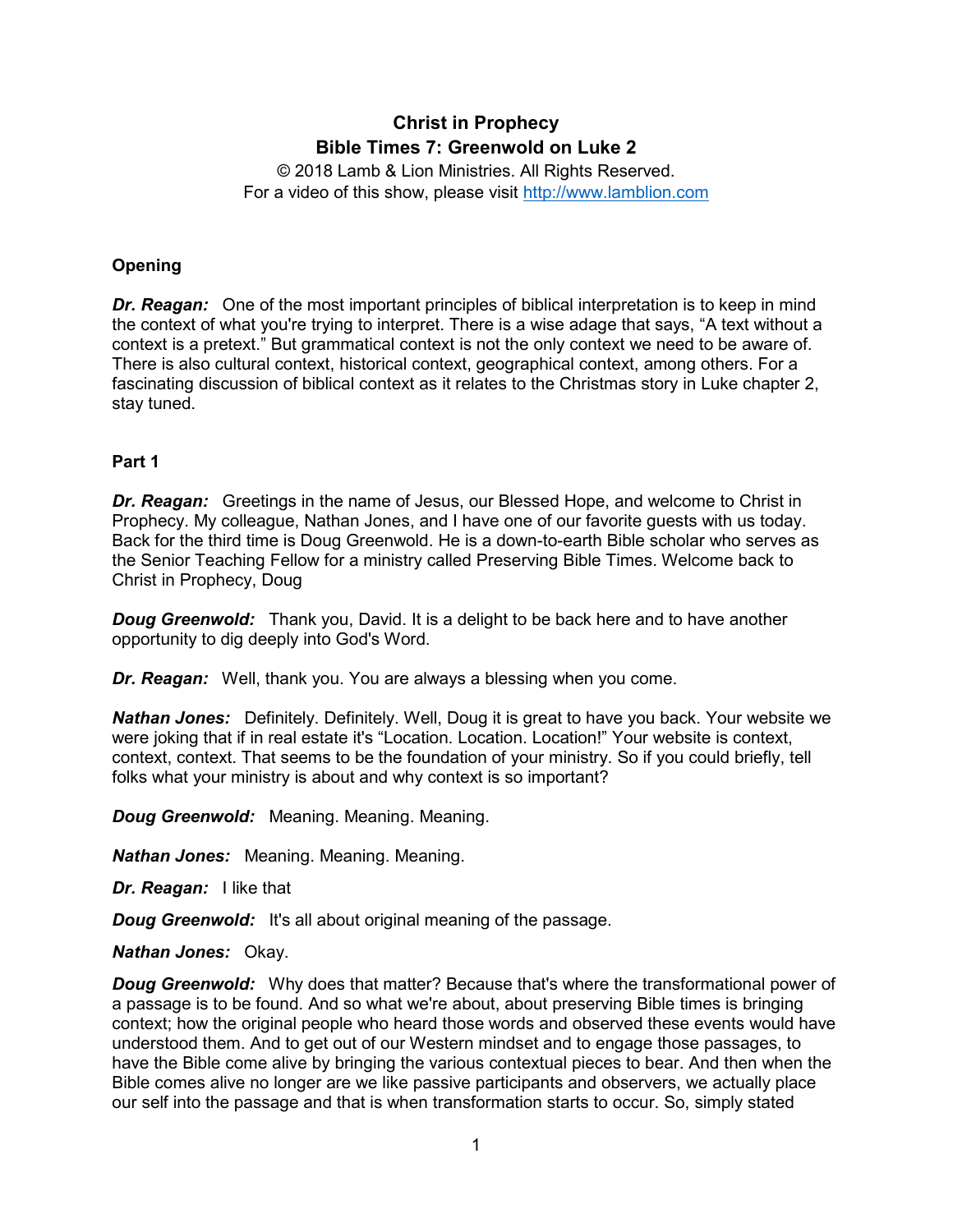context allows the Bible to become alive. And when the Bible becomes alive God's people thrive.

*Nathan Jones:* So, you fill in the blanks for something that is lost in the translation of history, time, and interpretation.

**Doug Greenwold:** Exactly, It is helpful to look at it this way, the biblical writers always assumed their readers lived when, where and how they did.

*Nathan Jones:* Logically.

*Doug Greenwold:* So, they assumed you just knew a lot of things; they had no need to put them in the passage.

#### *Dr. Reagan:* Sure.

**Doug Greenwold:** They just assumed you knew. Well, in some passages 90% of what they thought we would know is now missing. We have to put that back in place, it's called contextual restoration, it's what makes the Bible come alive in three dimensions.

*Dr. Reagan:* I think the average person here in the Western world just does not have any concept of how much they miss by not knowing the culture in which this was written. They just don't understand how people lived then, and the parables of Jesus are based upon the life then.

*Doug Greenwold:* Exactly. Remember Ken Burns?

*Dr. Reagan:* Yes.

*Doug Greenwold:* PBS special of National Parks?

*Dr. Reagan:* Yes.

*Doug Greenwold:* How would you care to watch that on 60 inch full color plasma TV, or a 1955 black and white Zenith TV? Okay? The text is the same. The narrative is the same. But what you see and appreciate is so much better.

**Dr. Reagan:** Well, that is exactly what I tell people about going to Israel on one of our pilgrimages is that it turns the Bible from black and white into Technicolor. No longer is Capernaum a word on the page, it's a place you've been. You've seen it. You've smelled it. You experienced it, and you have some idea of really where it is. So its context is so important.

**Doug Greenwold:** I heard something the other day that really caught my fancy, sort of went like this, the Bible without putting it back into its original context is like listening to Bach being played on a harmonica.

*Nathan Jones:* That bad, wow.

*Dr. Reagan:* Okay, with that we are going to take a break and come back and apply context to one of the best known stories in the Bible, Luke chapter 2, the Christmas story.

### **Part 2**

*Nathan Jones:* Welcome back to Christ in Prophecy and our discussion with Doug Greenwold about the importance of biblical context. Doug, let's take that biblical context into the Christmas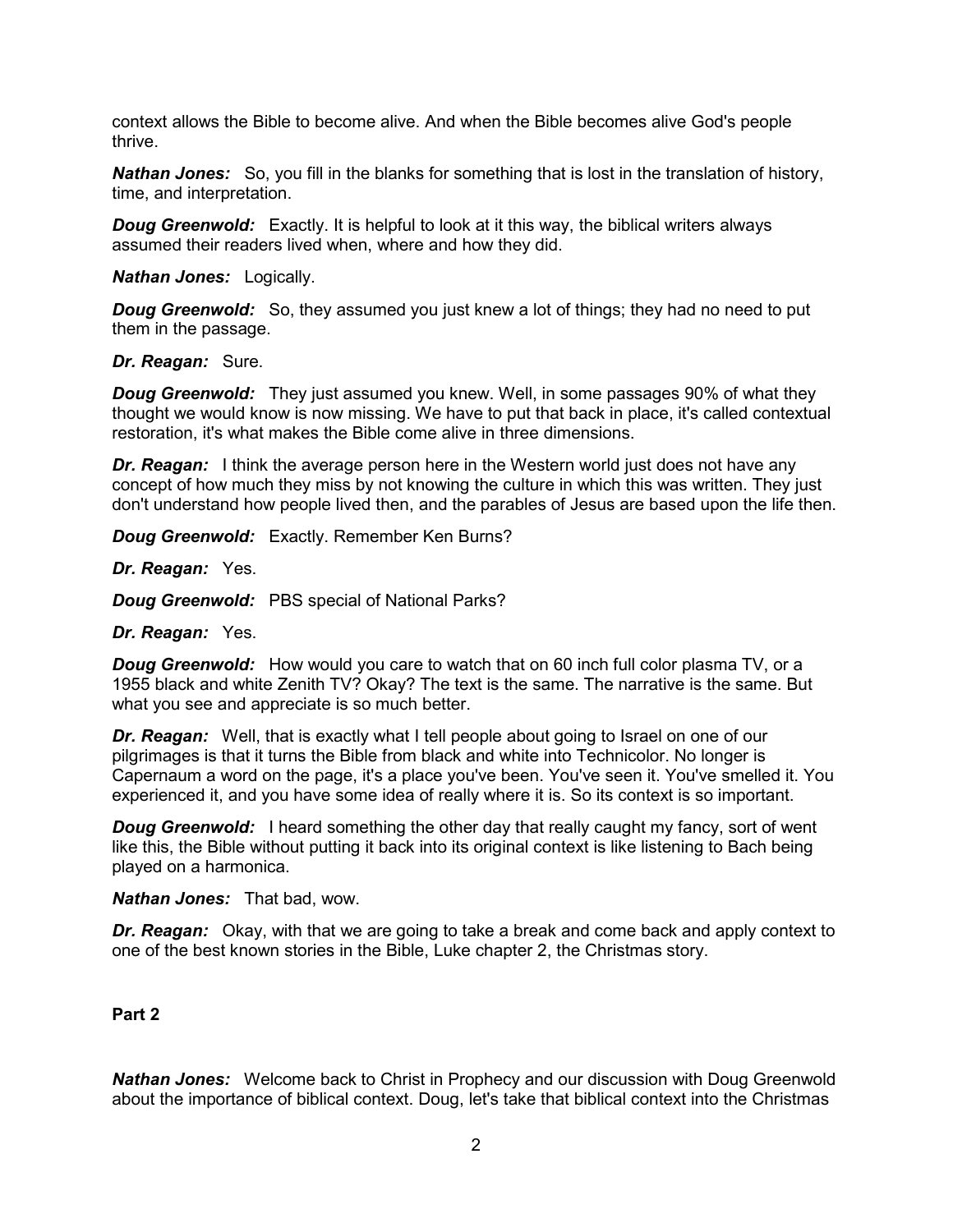story of Luke 2. I want to read the first three verses to you and maybe you can explain something that has always puzzled me. Luke 2:1 says, "And it came to pass in those days that a decree went out from Caesar Augustus that all the world should be registered. This census first took place while Quirinius was governor of Syria. So all went to be registered, everyone to his own city." First, what is a census? And why do people have to go the cities rather than just door to door census people coming to their houses?

*Dr. Reagan:* Why didn't they just send a census taker by and knock on the door?

*Nathan Jones:* Yeah. What's that about?

*Doug Greenwold:* Or send carrier pigeons to everyone. That's a great question. And Luke would assume that we would understand what a census means.

## *Dr. Reagan:* Sure.

**Doug Greenwold:** First observation here the reference to Caesar Augustus, this is history. This is a real story. You know we say it is the Christmas story, yeah but it's also a real history. And that mention of Caesar Augustus reminds us of that. The first emperor who created census because he wanted to create a systematic taxation. He is the first emperor who wants to now fund the Roman legions. So, this is one of his reasons.

## *Nathan Jones:* So, it was a fund raiser?

**Doug Greenwold:** Yeah, so to speak. And he also wants to figure out where to spend the public works money in the kingdom, in the empire. So, you've got to know where the biggest concentrations of people are. Now, what we learned on our trips to Italy to study Paul's Roman world is that Rome systematically had a census every five years. And because they wanted to maximize participation they allowed, and there is some debate here, whether it is 12 months or 24 months for the census to be completed. This notion that we have that we all vote on the first Tuesday of November and everybody shows up at one place at one time, not the way it works. Are you seeing a myth starting to evaporate already about no room in the inn because so many people showed up, you know? That's not the way it worked. And Luke would assume that we would know that. Now, here's another thing. The reason you have to go to the city of your clan is only if you own property there. This is an asset tax. And that raises a fascinating question: Why is Joseph who is part of the clan of David, own land around Bethlehem, why is he living 90 miles north in Nazareth? Luke would expect us to be struck by that. Okay?

*Dr. Reagan:* Well, what about it? I'm sitting here in anticipation. Don't leave me hanging.

*Doug Greenwold:* Yeah, well we don't have a precise answer, but here are two good ones. Okay? Joseph, and I suspect his father were tradesmen, not just carpenters, they were primarily stone masons. If you've been in Israel everything is made out of stone. And so you have Herod the Great in the south there who keeps conscripting trades people to do these massive building projects. A lot of people particularly from Bethlehem area hate Herod the Great. And it maybe that Joseph's father or grandfather went north to Nazareth because then Herod the Great cannot get you; you are in the region of Herod Antipas. That's one thought. Second thought and maybe these do come together here, is that there's a whole group of Jews, we'll call them Messianic Jews they are fascinated with Messiah. They want to be where Messiah is going to be shown first. And the rabbis have taken that Isaiah 9 prophecy about the light will shine in Zebulun and Naphtali. Zebulun is the tribal allotment where Nazareth is found. Naphtali is the tribal allotment where Capernaum is found. And so there maybe another reason; we want to be where Messiah is going to be seen first in the eyes of the rabbis and so they relocated them. Those are two possible reasons.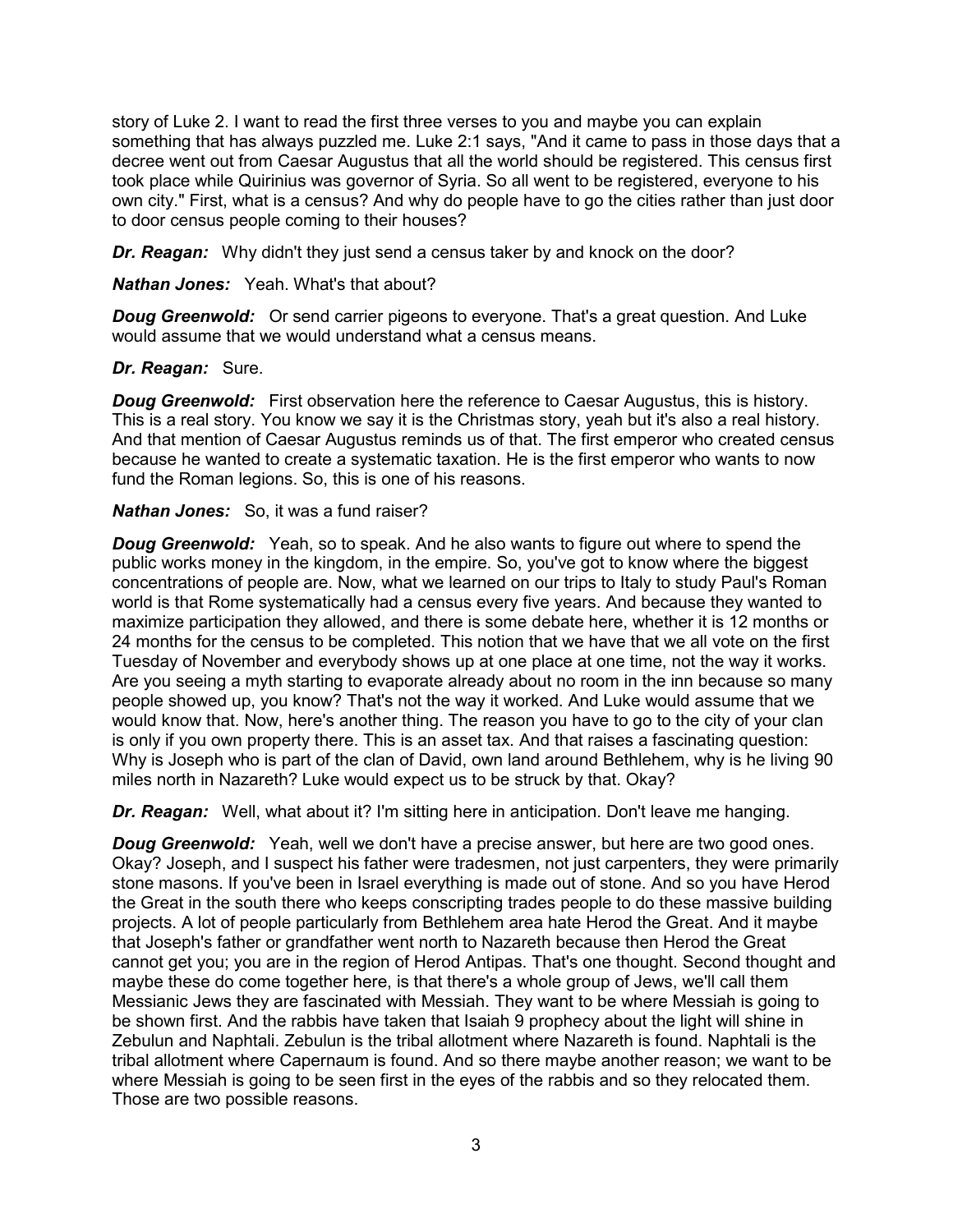*Dr. Reagan:* Okay, well let's move on. I want to get as much of those covered as we can.

*Nathan Jones:* Yeah, definitely.

*Dr. Reagan:* So, let's pick up with verse 4.

*Doug Greenwold:* "He went to the city of David, called Bethlehem because he was the house and line of David." Now, that reminds us of something. If he is of the house and lineage of David, when we read in the Mishnah, which is the oral codification of the Jewish oral tradition which was put down in 200 AD, we learn a lot of things including that the clan of David is required to, is mandated to do to support for the wood offering in the temple in the month of July. Okay? So, year after year, after a certain age, maybe 14, Joseph is coming down to Bethlehem to be part of the Davidic wood offering in the month of July. And on one of those trips he says, "Oh, do I have good news! I am betrothed to a wonderful young lady named Marion." Mary. Okay?

*Dr. Reagan:* That raises another question. What does betrothed mean?

*Doug Greenwold:* Oh, boy, does it ever. Does it ever.

*Nathan Jones:* Yeah.

**Doug Greenwold:** It starts to set the stage because he was the house and family line of David. Now, let's pause there. In this culture hospitality is mandatory. And obviously hospitality is mandatory to your own clan. So, we are going to factor that in here in just a moment. He went to be registered with Mary who was betrothed in marriage to him. We've got to understand betrothal.

*Nathan Jones:* It is different then we see engagements today?

*Doug Greenwold:* Quite a bit. First it starts out by it is a brokered marriage between families.

*Nathan Jones:* They didn't choose each other, their parents did.

*Doug Greenwold:* Exactly. And then you go to a scribe and you write what is known as a ketubah, which is a marriage contract. It lays out the terms and conditions of the dowry and what happens if things go south and what have you. At that moment and time they are considered to be legally married, but not socially married. When the betrothal is done and there is a little ceremony there which is almost like a miniature communion. And then the bride goes into seclusion, and the bridegroom is never going to see her until the day of the wedding. And basically we are waiting for the woman, the young lady to start menstruating because the purpose of a woman is to procreate in this culture.

*Nathan Jones:* So, we're talking 13 year old brides?

*Doug Greenwold:* Typically the man is 18 years old and the young woman is 13.

*Nathan Jones:* So, we are talking teenagers in this story?

**Doug Greenwold:** Typically, if this follows the form here. Right? Point being once the betrothal contract is signed Joseph and Mary will have no contact. So, the fact that she becomes pregnant in the eyes of this culture is two things; it is either adultery, or it is promiscuity. That's what the clan in Bethlehem is going to be thinking when we get there. Okay? So, we've got to understand that backdrop here who was expecting a child. Now, in verse 6, "While they were there." We don't know how long Mary and Joseph have been in Bethlehem, two days?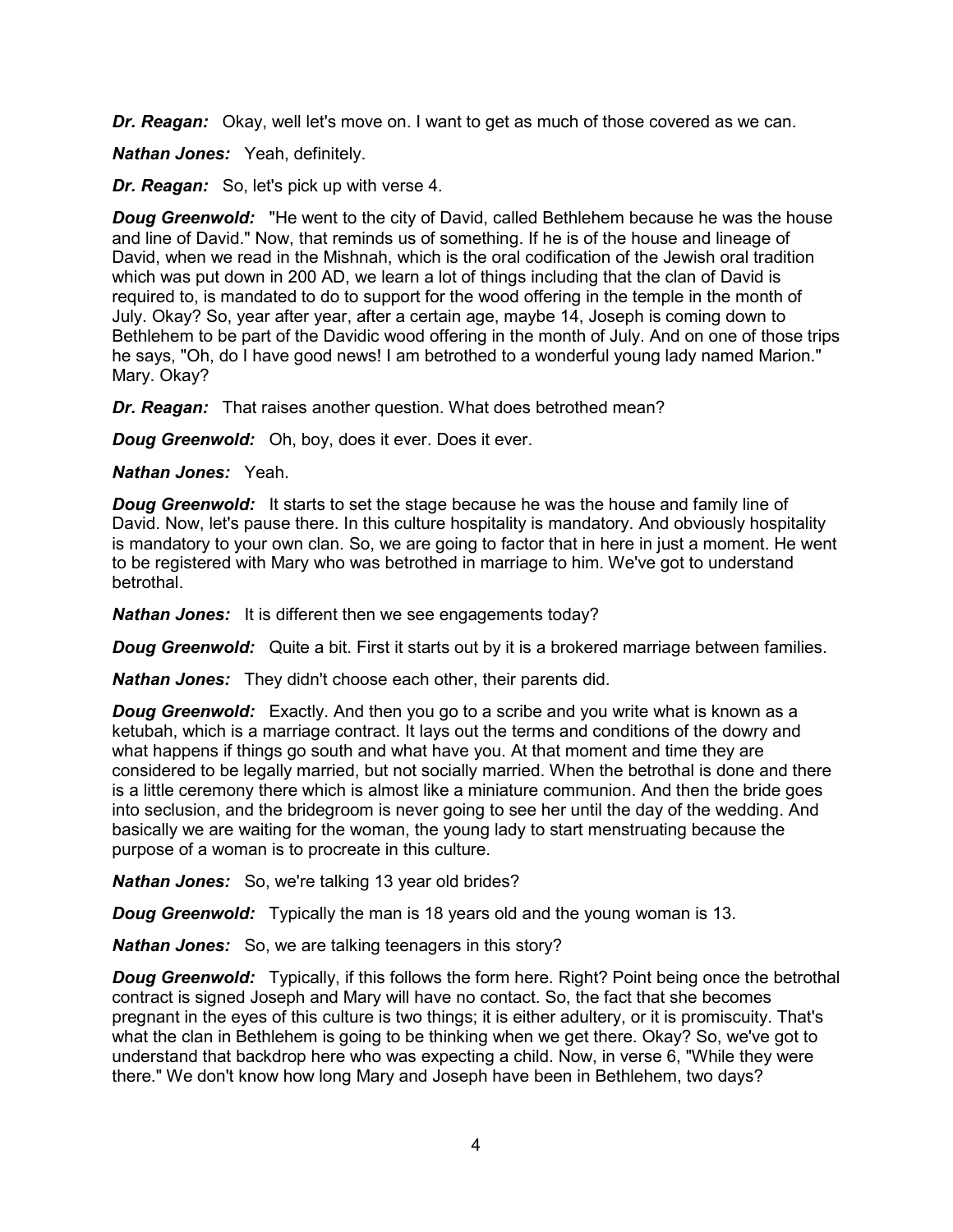*Nathan Jones:* That's a good point because you see these Christmas specials and they are riding in on a donkey that night and she is ready to give birth. But you are saying from that verse they could have been they were there days, weeks?

*Doug Greenwold:* Or months.

*Nathan Jones:* Or even months, oh, okay.

*Doug Greenwold:* Yes, you know we have this mythology that they got there at 10 o'clock at night and all the rooms were filled and Tom Bodett forgot to leave the light on for him, you know at Motel 6. And therefore there is no room in the inn. No, it doesn't work that way.

*Nathan Jones:* That's true. That's true, I've always missed over that little bit of verse that they had been there already for a little while.

**Doug Greenwold:** There it is in black and white and it is like we have never seen it before. "While they were there the time came for her to deliver her child. And she gave birth to her first born son and wrapped Him in strips of cloth, and laid Him in a manger." Now, the word manger is going to be a very important word to us because it's going to help the shepherds realize they can complete the task that they had been given. Only the poorest of the poor, the most marginalized of people would ever put a newborn baby in a manger. It is a feeding trough for animals.

*Nathan Jones:* Well, how did they even get to a place where there was manger? Why was there no room for them in an inn?

**Doug Greenwold:** Great set up, that's exactly where we're going next. Because in this verse, "laid Him in a manger, because there was no room for them in the inn."

*Nathan Jones:* Now we're talking about like you said Motel 6? I mean lots of rooms, big building?

*Doug Greenwold:* Negative.

*Nathan Jones:* No, okay.

*Doug Greenwold:* The underlining word here is kataluma, it means guestroom. When Jesus uses the word inn in another setting, the Good Samaritan it's a very different Greek word, almost like caravanserai, it's where caravan are staying. They're in and on major trade routes.

*Nathan Jones:* Like a trailer park kind of where everyone parks their camel, and gets together?

*Doug Greenwold:* Exactly. But they're really tough environments. It's almost like being in a biker bar. No man is ever going to take his wife about to give birth into one of those inns.

*Nathan Jones:* A different inn, a kataluma.

**Doug Greenwold:** Totally different inn. Kataluma is not an inn at all, it's a guest room. Now, we have to now understand how homes were constructed in the first century. Ninety-percent of the people in the first century are living in a one room home. The footprint may be 12 foot by 15 foot. The 12 by 12 foot of it is the one-room everything room. Then there is an interesting divider wall here it is a giant canister set, it's called the granary. And behind that is a little three foot space called the kataluma; the guest room. And the reason that guest room exists is because the rabbis who run this observant Jewish culture have said no married Jewish man can ever sleep in the same room with another man's wife. But you've got mandatory hospitality. You've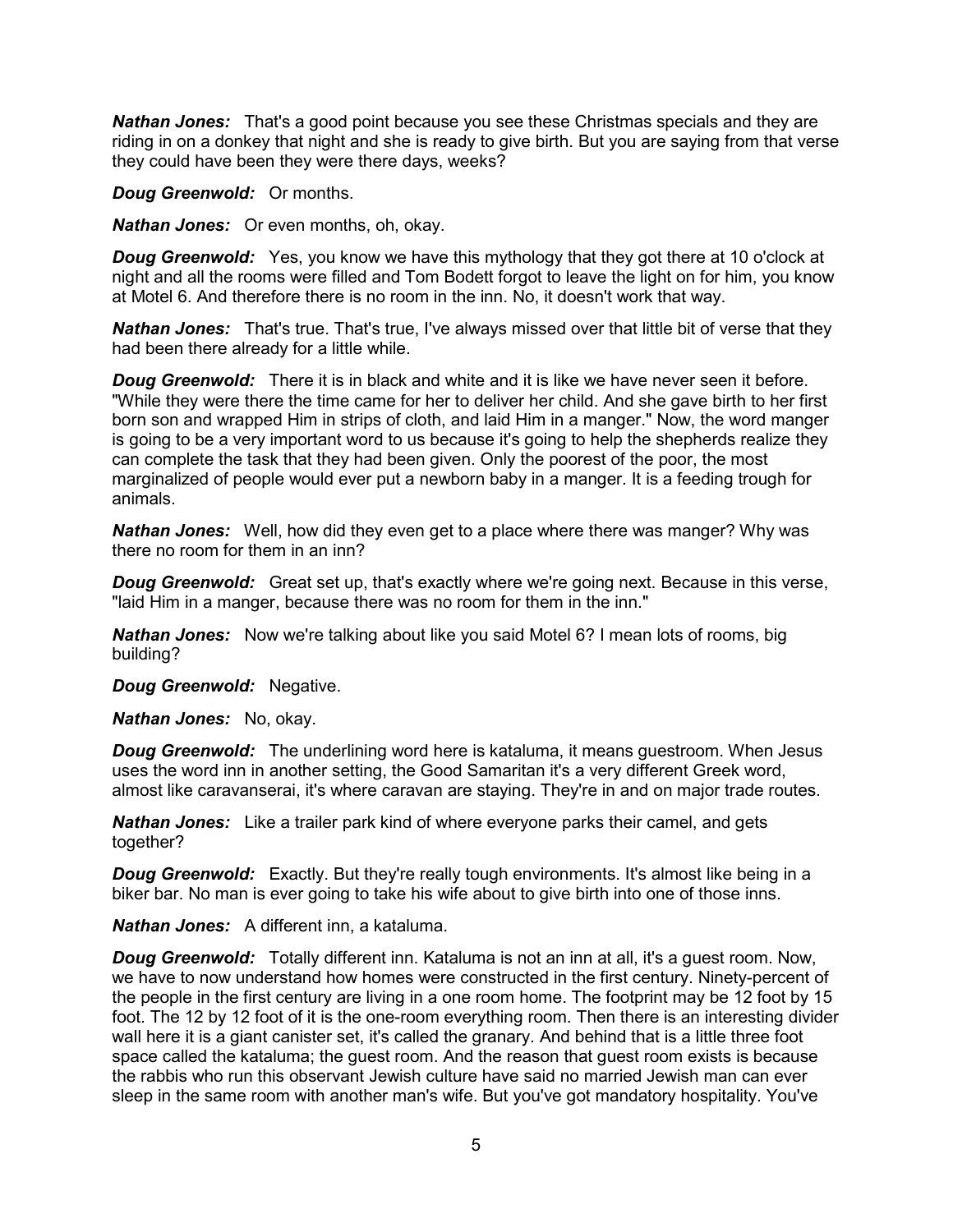got your clan coming for the major festivals when they travel to Jerusalem. So, you've got to have this little guest room.

*Nathan Jones:* It's walled off? A section of the regular room just walled off?

*Doug Greenwold:* Yeah, it's separated.

*Nathan Jones:* Okay.

*Doug Greenwold:* Yup, almost the floor to ceiling kind of separation. Now, most of these homes are constructed at least a 100 different ways; a German archaeologist in the late 1800's actually made drawings of all these one-room homes. It's not one size fits all, but if we put a composite together there is a half basement underneath this house where either the sheep or the goats, but certainly not both are kept at night along with the chickens. No cows. No horses. In the heat, in the winter time convection heating goes up and it helps to warm the place up. So, you've got this picture.

*Nathan Jones:* Oh, the odor.

**Doug Greenwold:** So, while they were there Joseph and Mary arrive in Bethlehem and the clan observes a very pregnant showing Mary. What do you think their first question is?

*Nathan Jones:* Who's the father?

*Doug Greenwold:* No. How was the wedding feast?

*Nathan Jones:* Oh.

*Doug Greenwold:* Because that is a several day wedding feast.

*Nathan Jones:* That's true that would be the logical proof. And they weren't invited because they were family?

**Doug Greenwold:** They weren't invited. Probably wouldn't have been because of the distance here. But Joseph very stutteringly, "Well, the truth of the--I mean there wasn't a wedding feast." Boom. What do you think the conclusion is?

**Nathan Jones:** Promiscuity or adultery, right? But he's there.

*Doug Greenwold:* Shame.

*Nathan Jones:* Shame.

*Doug Greenwold:* Therefore I can't let you into my kataluma because I don't want to ritually make my house impure.

*Nathan Jones:* Oh, and that's why there's no room?

*Doug Greenwold:* There is whole protocol to cleanse my house and I'm not into that. Now we think there is roughly 2,000 people in Bethlehem at this point and time. If we have six people per family. We've got 300 homes. Three hundred katalumas; three hundred guest rooms. Why are all of them off limits? When hospitality is mandatory especially to a member of your own clan. Perception of shame.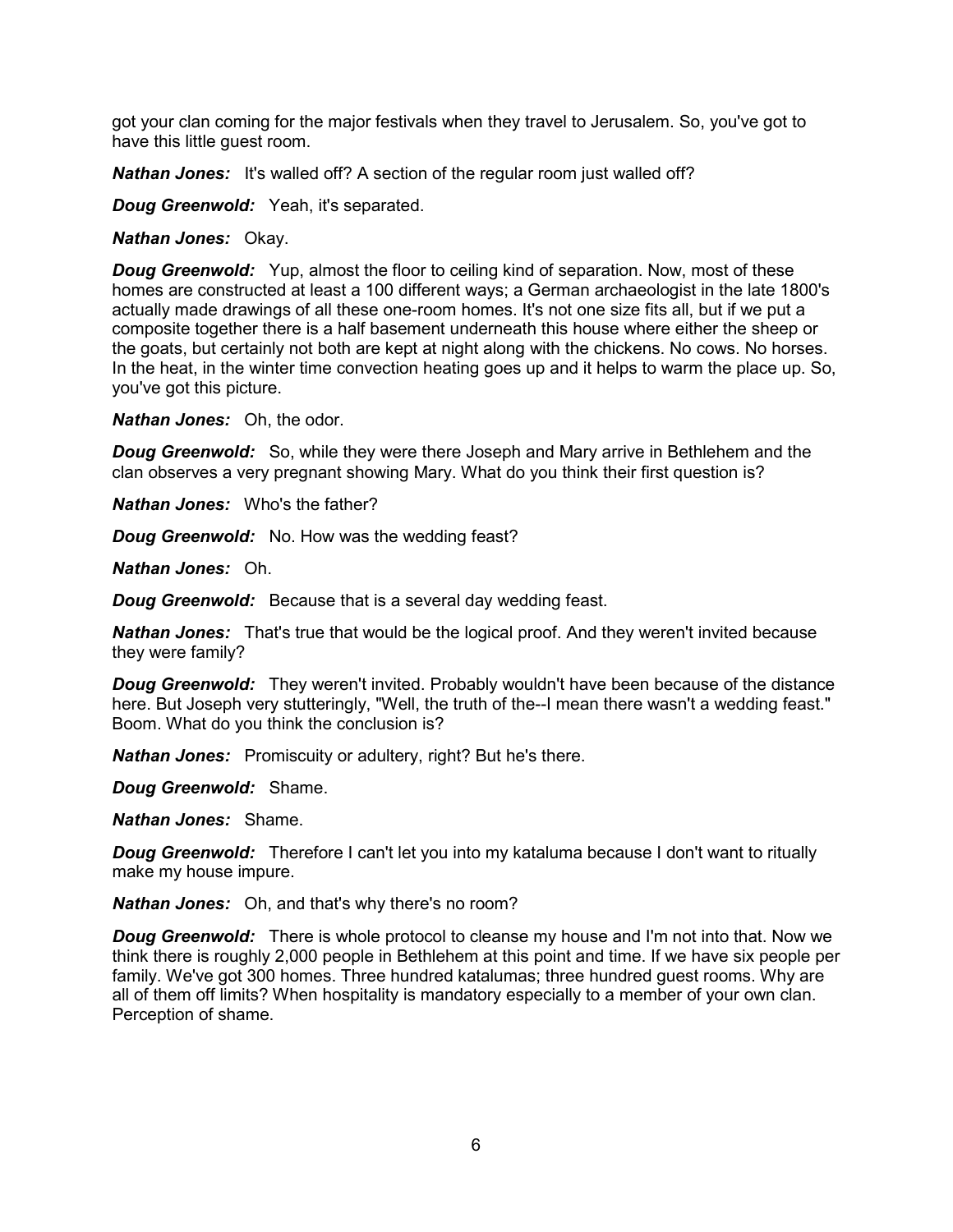*Nathan Jones:* See I always thought it was just because of everybody traveling for the census that they just filled up. But even if they weren't filled up, because she was pregnant they wouldn't let her in.

*Doug Greenwold:* Correct.

*Nathan Jones:* And they stuck her with the animals.

**Doug Greenwold:** And so I think some kind man said, "You know look. You know I can't let you into my kataluma, but I'll tell you what you can go downstairs in the half-basement and be with the sheep and the chickens.

*Nathan Jones:* And that's where a manger would be.

*Doug Greenwold:* That's where a manger would be.

*Dr. Reagan:* And I want to make a point about that to show you how context is so important. I grew up in the church so I grew up studying this from the time I was born, hearing these stories. I was probably 25 years old before I came to an understanding of what the word manger meant. I thought when it said he was born in a manger that that was a place where the kept animals like a barn. I didn't know it was a feeding trough. I thought the manger was the name for the barn.

*Doug Greenwold:* Yeah, and it's not a wooden thing with crossed legs either.

*Nathan Jones:* What would it be then a stone basin?

**Doug Greenwold:** In the north it would be made from hewn limestone. In the south where we have different geology here it probably would be made from straw and clay.

*Nathan Jones:* Because if you go to the Church of the Nativity and they have a stone one that is all fancy. Isn't it marble? I mean it is super fancy and that clearly wasn't the case.

*Doug Greenwold:* Yeah, and only the poorest of the poor would use such a thing in such a place.

*Dr. Reagan:* Well, we need to move on rapidly here if we're going to get anymore covered, so.

*Doug Greenwold:* Alright.

*Dr. Reagan:* Let's pick up from there.

*Doug Greenwold:* Now, there were shepherds nearby living out in a field at night keeping watch over their flocks. Okay, Luke would want us to say, "Whoa, wait a minute! Why are sheep out in a fields at night? They should be in sheep pens for protection."

*Nathan Jones:* It's December right? It's cold. It's freezing.

**Doug Greenwold:** Well, the reason, one of the reasons they are in the fields is if it is birthing season.

*Nathan Jones:* Oh, which would not be December then.

**Doug Greenwold:** There are two birthing seasons. Late April, and then there is a secondary birthing season in the end of June, early July. Okay, just file that away. And they were in their fields at night. Now when we read Josephus we find out that temple flocks are kept as far south around greater Jerusalem as far south as Bethlehem. There is a strong suspicion here these are temple shepherds, and these are temple sheep and they are giving birth to pascal lambs.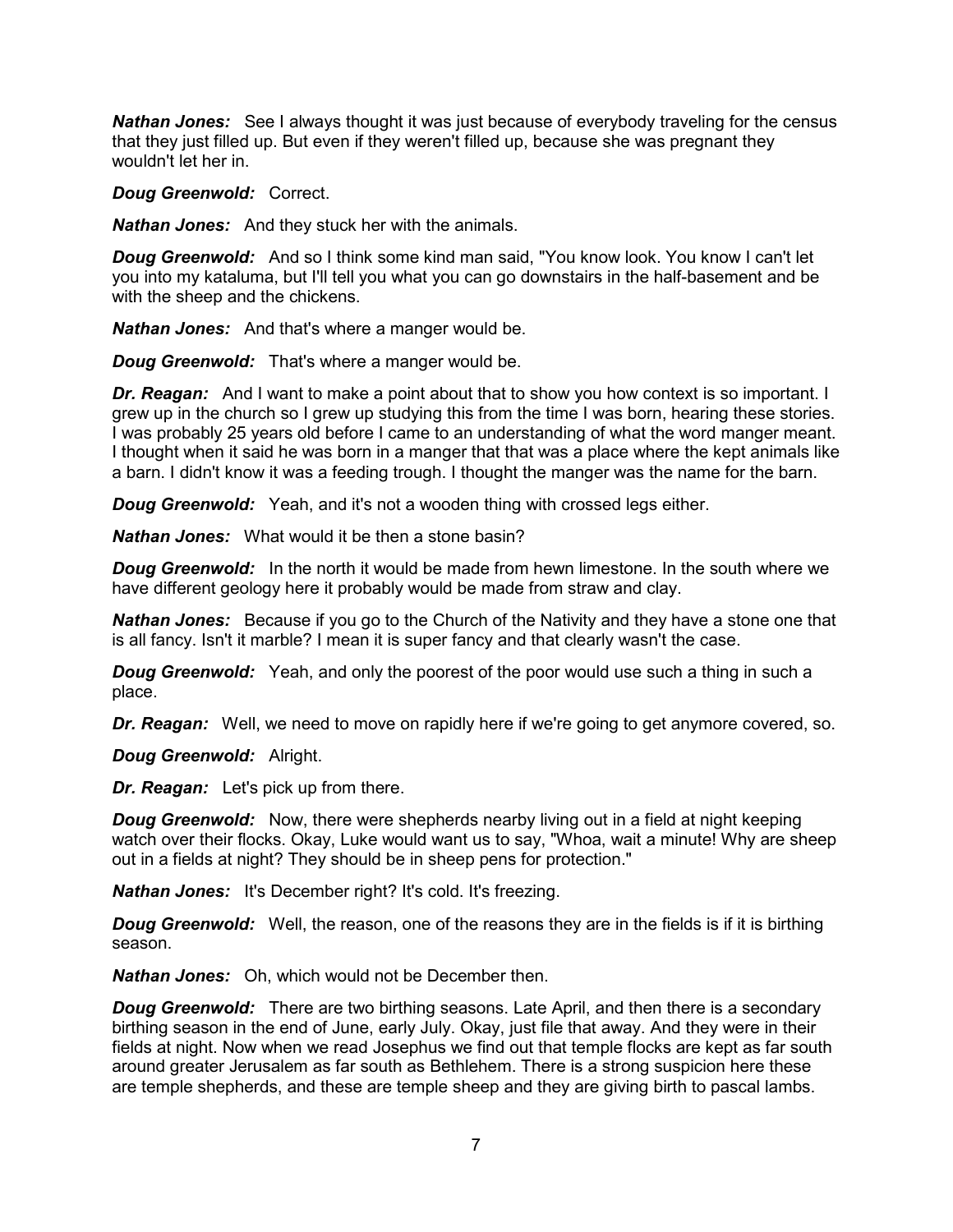*Dr. Reagan:* There you go.

*Nathan Jones:* And a pascal lamb is a?

*Doug Greenwold:* A lamb that's destined to be sacrificed at Passover.

*Nathan Jones:* So, Jesus was born when the lambs were getting ready to be sacrificed?

**Doug Greenwold:** Could be. But we can say for sure that these shepherds and these flocks the purpose of which is to produce pascal lambs, depending on the time of year here and that's the scene that the perfect Pascal Lamb was born.

*Nathan Jones:* Very fitting. Very fitting.

**Doug Greenwold:** And so the shepherds are told, this will be a sign for you, you will find the baby wrapped in strips of cloths and lying in a manger. Well, this word manger now is extremely important because shepherds unlike Psalm 23 are not romanticized in the first century; in fact they are despised. Some of the rabbis have said they can never be forgiven because as they travel across fields that they don't own, eating grass that they don't own, they are stealing somebody's grass.

*Dr. Reagan:* They couldn't even give a testimony in court could they?

**Doug Greenwold:** In a Jewish court of law they are forbidden. No one would trust a shepherd.

*Dr. Reagan:* They were just outcast sort of.

*Doug Greenwold:* They were marginalized. They were on the outside looking in. They might as well as been equivalent of prostitutes.

*Dr. Reagan:* And yet, God uses them to make this tremendous declaration.

**Doug Greenwold:** These are shameful shepherds. I want to get you to feel this motif of shame is just building here. How did Jesus die? On a shameful Roman cross.

*Dr. Reagan:* That's right.

**Doug Greenwold:** What did He do for a ministry? He lifted people out of shame. I mean this whole scene may stink, have a stench from the perspective of the Davidic clan. But from heaven's perspective this is glorious this motif of shame. It's what He did for people. So, anyway, these shepherds are shameful shepherds, they are on the outside looking in. Everywhere they go no one will give them time of day. And so this word manger is a very important word. Say, hey, wait a minute these people are so poor, they are so unassuming that they are putting their baby in a manger. They are our kind of people.

*Dr. Reagan:* Our kind of people, right.

*Doug Greenwold:* They'll actually receive us if we show up, you know?

*Nathan Jones:* Good point.

*Doug Greenwold:* So, it's a great word there. It is a key word that gets them there. Now, we continue along here suddenly a vast heavenly army appeared with the angel praising God and saying. And my first reaction is: What is the word army there? That is a military word.

*Nathan Jones:* Yeah, I always wondered how many?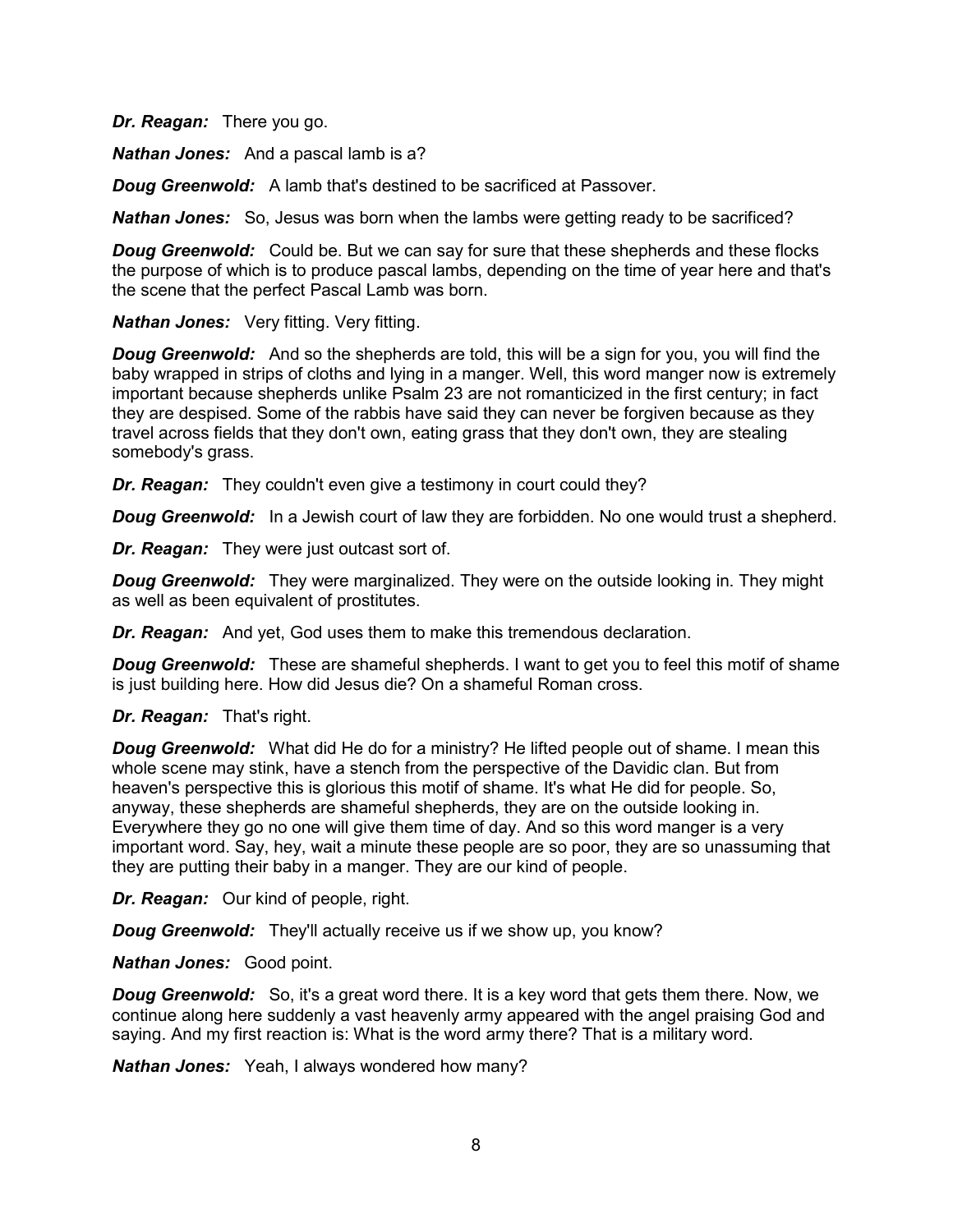**Doug Greenwold:** Yeah, well and vast. Now how big is vast? Does this mean all the angels in Heaven? Or is this just the varsity?

#### *Nathan Jones:* The best singers.

**Doug Greenwold:** And even if it was the varsity were there try outs? Because this is the one event that the whole creation has been pointed towards. Did they sing, or did they chant? Was it a melodic kind of thing? Did they have to practice? Or is practice not necessary in Heaven because everything is perfect? I mean a whole series of questions start to come to mind here. But the key word for me now is army. Obviously they are there to praise, but I would also suggest they're there to protect. There is somebody else who knows that this massive invasion of grace is starting to unfold. It's God's adversary. And he is determined to mess up everything God tries to do. And so I would suggest these angels are on guard duty as well saying, "This is sacred ground tonight. Don't mess with it. And if you do there will be consequences." A vast, heavenly army arrives on the scene.

*Nathan Jones:* Wow!

*Doug Greenwold:* Yeah, ain't that fantastic.

*Nathan Jones:* I've always wondered if angels are we just can't see them, like maybe the multitude was there but then their eyes were opened to be able to see them, or did they arrive? If we had those eyes what would we see today?

**Doug Greenwold:** I have no idea. But this raises all sorts of issues. Were they in concert formation on the ground, or were they hovering in the air? Did they have a director when they did this kind of thing?

*Nathan Jones:* That is really getting into the context.

*Dr. Reagan:* What about their message there, in 14?

*Doug Greenwold:* Oh, their message is one of praise, "Glory to God in the highest and on earth shalom amongst people with whom God is pleased." Let's just deal with the word shalom which we translate as peace here. To the Jewish worldview shalom means four things, all at the same time. It means: reconciliation with God, reconciliation with the community; the community is always more important than the individual in Judaism, in the Hebrew worldview, you're reconciled with yourself, and you're reconciled with God's creation. There's actually the theology of ecology in the Hebrew understanding of shalom. And this is a cord woven together of four strands in a rope. The Western people come along and say, "Oh, well let's just take this part. Let's just take this part and put it under the microscope." And you lose the impact of the power of that Jewish word shalom.

*Nathan Jones:* Beautiful. And on earth peace, goodwill towards men.

*Doug Greenwold:* And then the angels left them and went back to Heaven. And the shepherds went to Bethlehem. And if we pick it up in verse 20, "For all they had heard and seen just as they had been told." Who do you think the shepherds told this good news to?

### *Nathan Jones:* Other shepherds.

*Doug Greenwold:* Who are? Shameful people, or prostitutes who are shameful people. The one thing they're not going to go to the Temple Mount and tell it to the Chief Priest and the High Priest. They are not going to go to the Sanhedrin and tell them. They are not going to any rabbi and tell them. They're persona non grata. The good news of the birth of Jesus Christ was propagated from one shameful person, to another.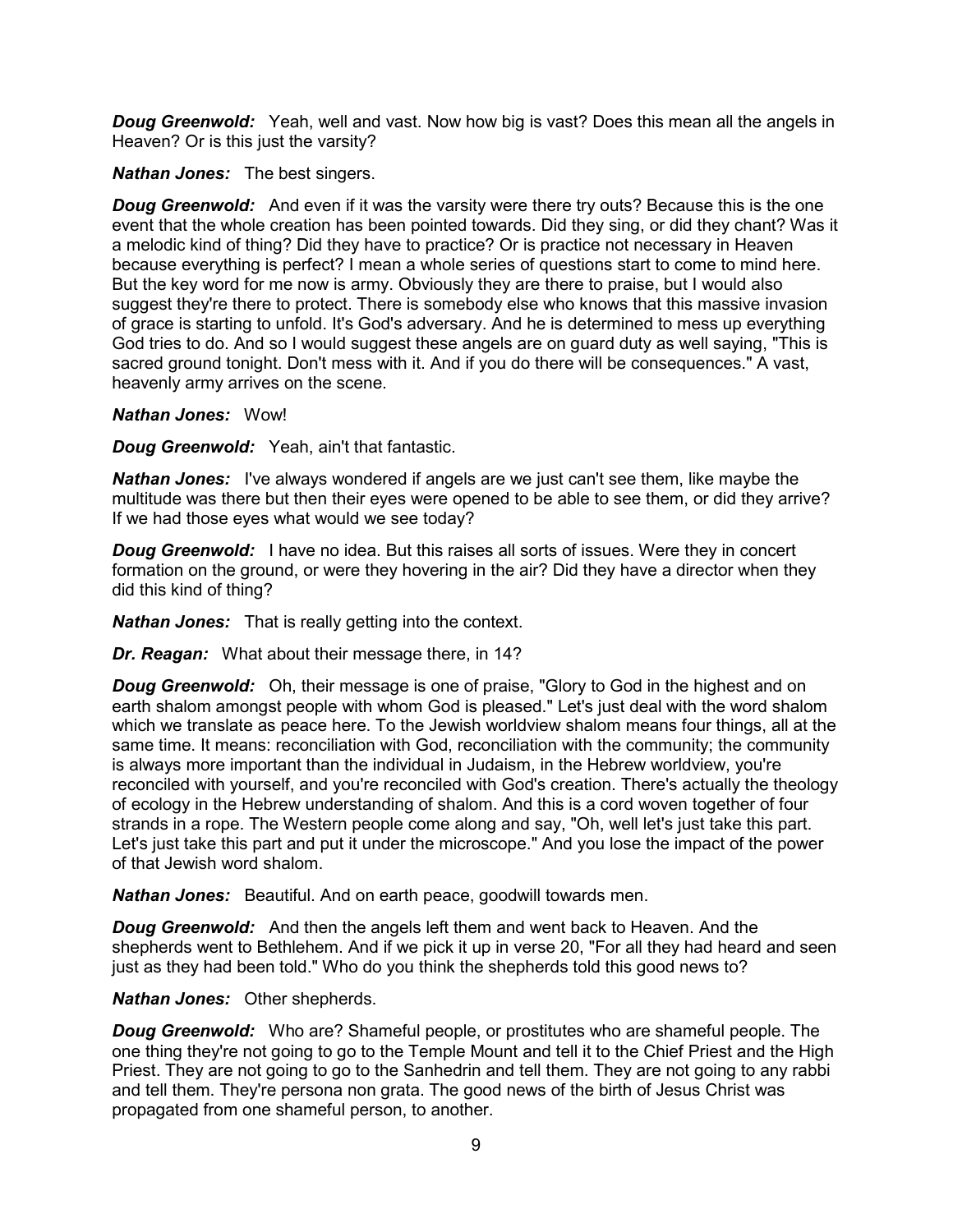## **Part 3**

*Nathan Jones:* Welcome back to Christ in Prophecy and our discussion with Doug Greenwold about the context of Luke chapter 2. Alright, Doug, we've covered Luke chapter 2. Please tell us then what is the main idea we can get out of that chapter?

*Doug Greenwold:* Well two things strike me. One is this is a manifestation of an amazing invasions of God's grace, for a plan that was set in motion before creation even began. And it answers the Adamic riddle, Adam. When Adam gets cast out of the garden and if God had to said to him, "Adam how do you think I'm going to fix this mess that you just created?" He never would of thought of a baby in a manger, in Bethlehem, with shameful shepherds. Never in a thousand years.

*Nathan Jones:* You say that word a lot shame, shame, shame.

*Doug Greenwold:* That for me is the second motif, and so glorious about the birth of Jesus. How God uses shamed people, who are shamed by the culture and incorporates them into His Kingdom plan.

#### *Nathan Jones:* Wow.

*Dr. Reagan:* Well, Doug we don't have much time left, but I want to ask you one last question here and that is: When do you think these events took place? Summer? Fall? Or winter?

*Doug Greenwold:* Well, I think when Luke gives us the clue, "Now shepherds were out in the fields at night, keeping guard over their flock." They would never be allowed to do that unless the wheat harvest was complete. The wheat growing actually takes place around Bethlehem. Bethlehem means house of bread. And so, if they were in the fields before the harvest they would trample the crop and lower the yield. But once the harvest is done they are encouraged to be in the fields because their byproducts, their waste is fertilizer for the next season they are growing. So, we know it's at least end of June, early July. The one thing we know it never would be December because if you had an electiveness with anytime in a year or two to go register you'd never pick mid-winter to do it.

*Dr. Reagan:* Okay, what about the view that it probably was in the fall, around the Feast of Tabernacles?

*Doug Greenwold:* Well, that clue comes out of Luke 1 when we deal with Zechariah and Elizabeth. And if we read in the Mishnah we know when Zechariah's clan did their weekly service at the temple in Jerusalem. If we assume he immediately went home and conceived with Elizabeth. And then we add six months to that for the difference between Jesus and John, we can get pretty much close to October 1st, and for some people that puts it in the Feast of Tabernacles.

*Dr. Reagan:* So, you are saying it is either late summer, or it's in the fall. But, you're saying it's definitely not in December.

**Doug Greenwold:** That would almost be impossible. No one in their right mind would want to electively travel to Bethlehem along the central ridge in the winter.

#### *Nathan Jones:* Even in Israel.

*Dr. Reagan:* That's our program for this week. I've just been so blessed by Doug and his ministry. And we pray God will continue to bless you in that ministry. That's our program until